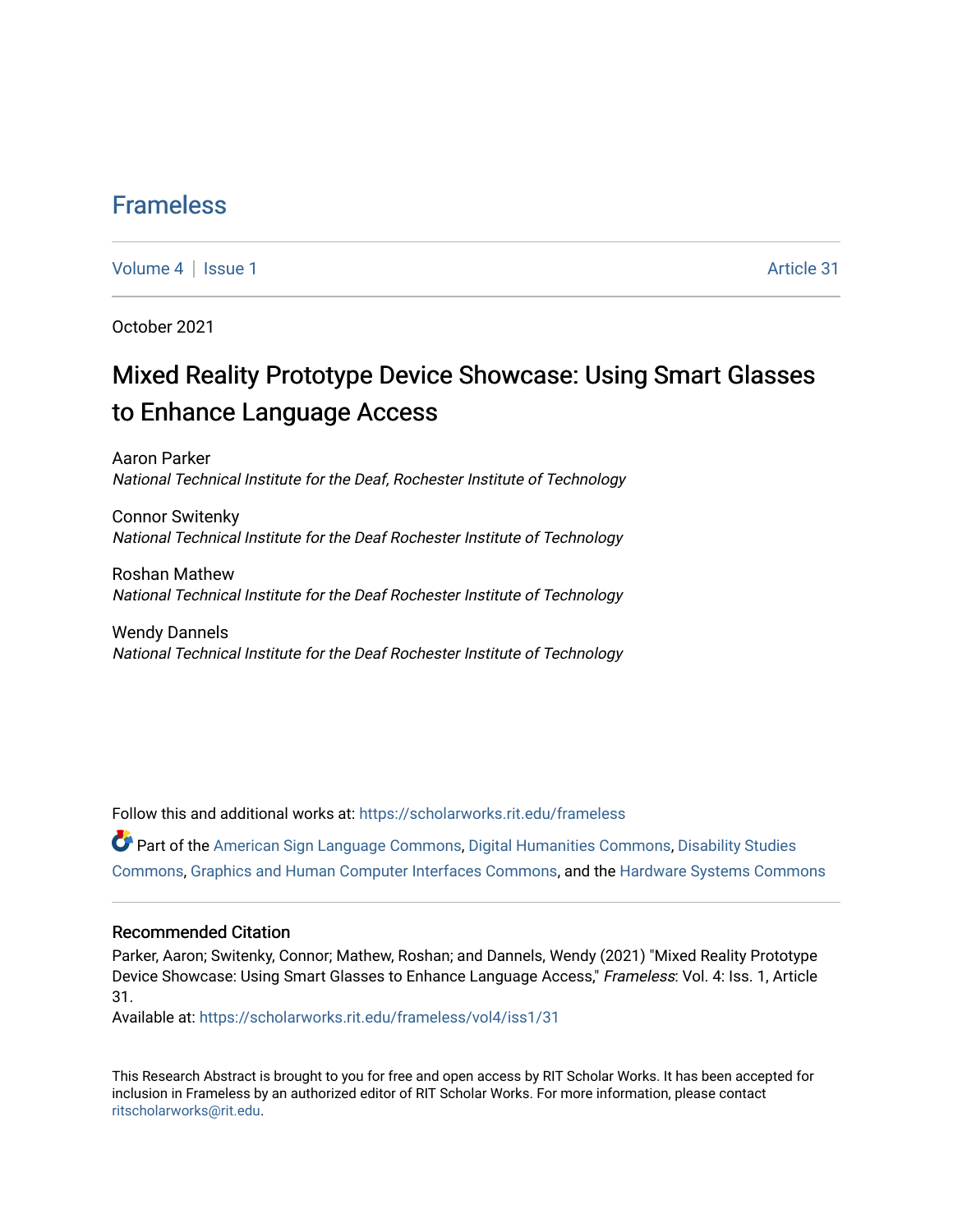# **FRAMELESS**

## **Mixed Reality Prototype Device Showcase: Using Smart Glasses to Enhance Language Access**

**Aaron Parker\*** National Technical Institute for the Deaf Rochester Institute of Technology

**Roshan Mathew** National Technical Institute for the Deaf Rochester Institute of Technology

**Connor Switenky** National Technical Institute for the Deaf Rochester Institute of Technology

**Wendy Dannels** National Technical Institute for the Deaf Rochester Institute of Technology

While the use of American Sign Language (ASL) interpreters and real-time captioning significantly increases deaf individuals' ability to participate in a wide variety of functions, there are some limitations. The major problem is that current ways of providing communication and information access to deaf people require them to split their attention between the visual focus of the specific content and the interpreter/captioning display. At any given point in time, deaf people are forced to decide what explanation to miss with subsequent effects on topic comprehension and perceptions of the interaction and environments.

Smart glasses with a transparent screen on the lens, which have been available for over a decade, are increasingly lighter, more manageable and less battery- draining. The PI





Using smart glasses

Access service displayed on lens

*Fig. 1. Using Smart Glasses with a Transparent Near-eye Display*

(Dannels) has developed an app that enables remote sign language interpreting and realtime captioning to be displayed on smart glasses, preventing the wearer from having to look at different individuals and/or screens. This innovative solution enables deaf patients to look directly at people, instead of toward

*<sup>\*</sup>*Corresponding Author, Aaron Parker

*Submitted April 15th, 2022*

*Accepted April 15th, 2022*

*Published online April 18th, 2022*